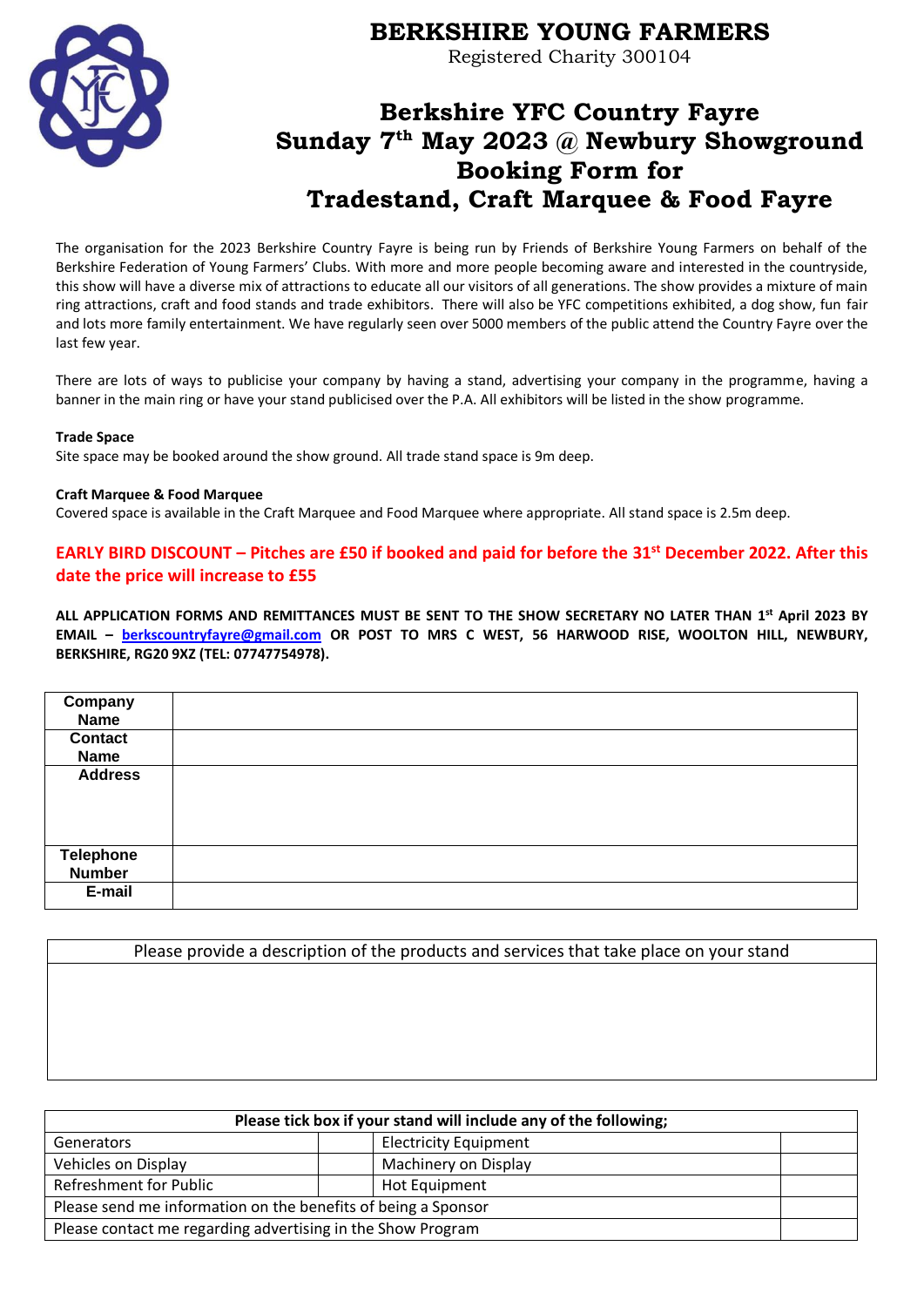# **Tradestand booking:**

| All frontage must be booked in multiples of 3m $\omega$ £50.00/3m |     |
|-------------------------------------------------------------------|-----|
| Amount of frontage of trade space in meters required              | m I |
| Fee included at £50.00 per 3m pitch                               |     |

### **All stands have a depth of 9m and DO NOT include tentage.**

# **Craft Fayre booking:**

| All frontage must be booked in multiples of 3m @ £50.00/3m |  |
|------------------------------------------------------------|--|
| Amount of frontage of trade space in meters required       |  |
| Fee included at £50.00 per 3m pitch                        |  |

# **All stands have a depth of 2.5m and will be inside a marquee**

## **Food Fayre booking:**

| All frontage must be booked in multiples of 3m $\omega$ £50.00/3m |  |
|-------------------------------------------------------------------|--|
| Amount of frontage of trade space in meters required              |  |
| Fee included at £50.00 per 3m pitch                               |  |

### **All stands have a depth of 2.5m and will be inside a marquee**

# **All Tradestands, Craft stalls & Food Fayre stalls will receive 2 entrance passes and 1 vehicle pass per application**

| Please write the amount of extra entrance passes you wish to purchase in the box                   |  |
|----------------------------------------------------------------------------------------------------|--|
| (£6.00 each)                                                                                       |  |
| Please write the number of extra vehicles passes you wish to purchase in the box                   |  |
| (£6.00 each)                                                                                       |  |
| Extra tables are available at £8.50 each. If you would like to hire a table please could you quote |  |
| the number of tables in the box                                                                    |  |

| Please write the amount in total of the cheque you enclose.                              |  |
|------------------------------------------------------------------------------------------|--|
| . Or                                                                                     |  |
| Payment by BACS: Berkshire Country Fayre Barclays Bank Acc. 504 75645 Sort Code 20-01-09 |  |
|                                                                                          |  |

#### **Please Note;**

- **Enclose a S.A.E if you require a receipt.**
- **All Application forms to be returned no later than the 1 st April 2023**
- **I have read and comply with your terms and conditions attached with this form**
- **I have all the relevant, requested documents which cover my activities, a copy of which isenclosed.**
- **I enclose a copy of my public liability insurance certificate, risk assessment and (if appropriate) my employees liability insurance certificate.**

| <b>Signed</b><br>Date |  |
|-----------------------|--|
|-----------------------|--|

*Completed forms to be returned to: Milly West, via email [berkscountryfayre@gmail.com](mailto:berkscountryfayre@gmail.com) or in the post to 56 Harwood Rise, Woolton Hill, Newbury, Berkshire, RG20 9XZ*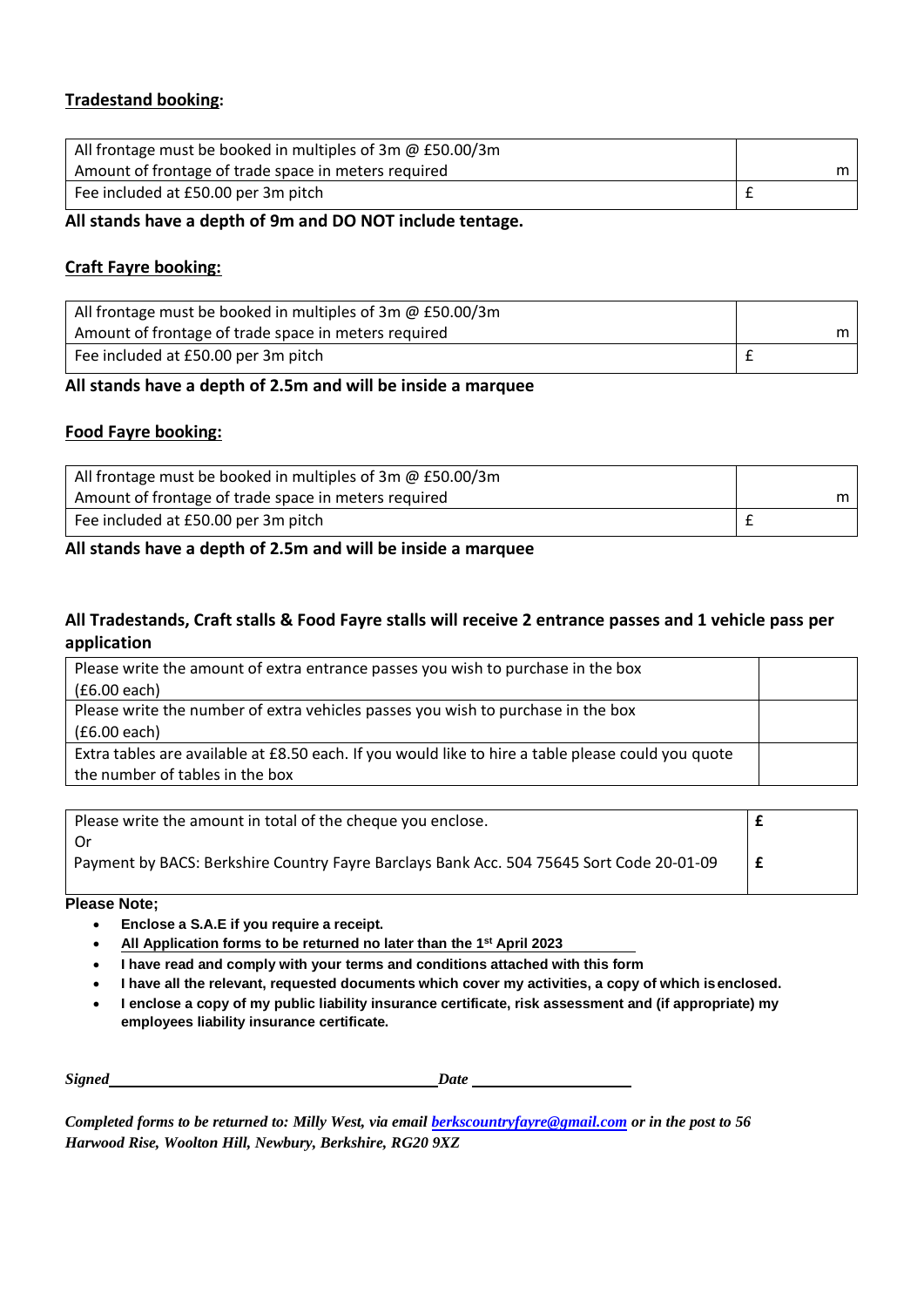# **REGULATIONS FOR BERKSHIRE YFC COUNTRY FAYRE 2023**

#### **1. GOODS AND SERVICES**

Goods and services of any description may be displayed and sold subject to the approval of the Organisers. Selling by any form of auction, lottery or raffle will not be permitted without the written permission of the Organisers.

#### **2. ACCURATE DETAIL**

Accurate details of the contents of the display must be given when applying for space and the Organisers have the right to refuse any application. Any display, or article displayed, which does not meet the approval of Organisers must be removed immediately.

#### **3. SALES**

Sales and demonstrations will be allowed provided they are conducted in an orderly manner and so as not to cause nuisance to neighbouring stands or to interfere with any part of the show. Loudspeaker equipment, amplifiers or megaphones will not be permitted. No noisy or fumemaking machinery will be allowed on the site without the consent of the Organisers.

3a. Alcohol licensing and sales. Exhibitors selling alcohol are covered under the Newbury & District Agricultural Society's Public Licence to sell alcohol and are not required to obtain their own licence from West Berkshire County Council Licensing requirements. Please can you let the Show Secretary know if you will be selling Alcohol from your pitch.

#### **4. SITE SPACE**

Prime showground sites are available with 9m depth, frontage. Stands in the Craft Marquee and Food Marquee will have a depth of 2.5m. Where site space is limited, preference will be given to early applications.

#### **5. STAGING**

Stand holders must provide their own staging etc., additional trestle tables may be hired from the Organisers at £8-50 per 6ft run and chairs at £6 each.

#### **6. FIRE AND STAND PRECAUTIONS**

It shall be the responsibility of stand holders to ensure that their stands are soundly erected and that their stall exhibits are safe at all times. All stands must be equipped with an appropriate fire extinguisher, to be provided by exhibitor. All equipment is to be certified where necessary and to be compliant to current Health & Safety Regulations.

#### **7. ERECTION OF STANDS**

Erection of stands may commence on Saturday  $6<sup>th</sup>$  May 2023 between 10.00am and 4.00pm or on the morning of the show and must be finished by 8.45am on that morning ( $7<sup>th</sup>$  May 2023). Earlier access to the site may be made only be special arrangement with the Secretary.

#### **8. MAINTENANCE AND SECURITY**

The stands must be open from 9.00am to 5.00pm on the day of the show. The stands must be manned at all times by the stand holder or a member of their staff. While the Organisers will make every effort to ensure the overall security of the site, no responsibility is taken for individual exhibits or the contents of the exhibitors' stands.

#### **9. CLOSING DOWN**

Dismantling and removal of all equipment, articles, debris and restoration of the site to its original condition may commence at 5.00pm on the Sunday 7<sup>th</sup> May 2023 and must be completed on the same day. If you require longer please notify the Show Secretary.

#### **10. ADMISSION TICKETS**

Limited admission tickets will be available for the stand holders and their assistants employed on the stand and further tickets required will be charged at £6.00 per ticket and must be ordered on the booking form.

#### **11. EXHIBITORS' VEHICLES**

During the hours of the show (9.00am – 5.00pm), exhibitors vehicles must be parked in the area provided for the Craft and Food Marquees, or in the public car park. No vehicles will be allowed onto the showground without a pass, which must be ordered on the booking form. All vehicle access must adhere to Organisers instructions. No movement of vehicles will be permitted on the site between 9.00 - 5.00pm

#### **12. ACCOUNTS**

Remittance must be sent with the Booking Form. Cheques should be made payable to *Berkshire Country Fayre* Receipts will not be sent unless requested.

#### **13. HEALTH AND SAFETY**

Admission to the show, entry to classes and all trade exhibitors are expected to comply with the Organisers Health and Safety Policy Statement, a copy of which will be made available on request. All persons entering the showground are expected to comply with the current requirements of the Health and Safety Executive

**14.** No claim will be entertained from anything that may happen to exhibitors or their property, servants, livestock in connection with or arising out of this show. It will be deemed a condition of entry that each exhibitor shall agree to indemnify the Organisers against any legal action arising out of such incident. Exhibitors should carry Public Liability Insurance.

**14a)** All exhibitors must ensure that hazards identified with their stand are identified and controlled. Any specific requirements must be communicated to the organisers before the event. The details of this should be included in a risk assessment for the stand, a copy of which should be available at the Show and provided to the organisers on request.

#### **15**. **CANCELLATION**

Exhibitors wishing to cancel bookings may do so up to 7<sup>th</sup> April 2023 whereupon the site rent will be refunded less an administrative charge of £12.00. No refunds will be given for cancellation received after 8<sup>th</sup> April 2023. However, the Organisers reserve the right to re-let this site space.